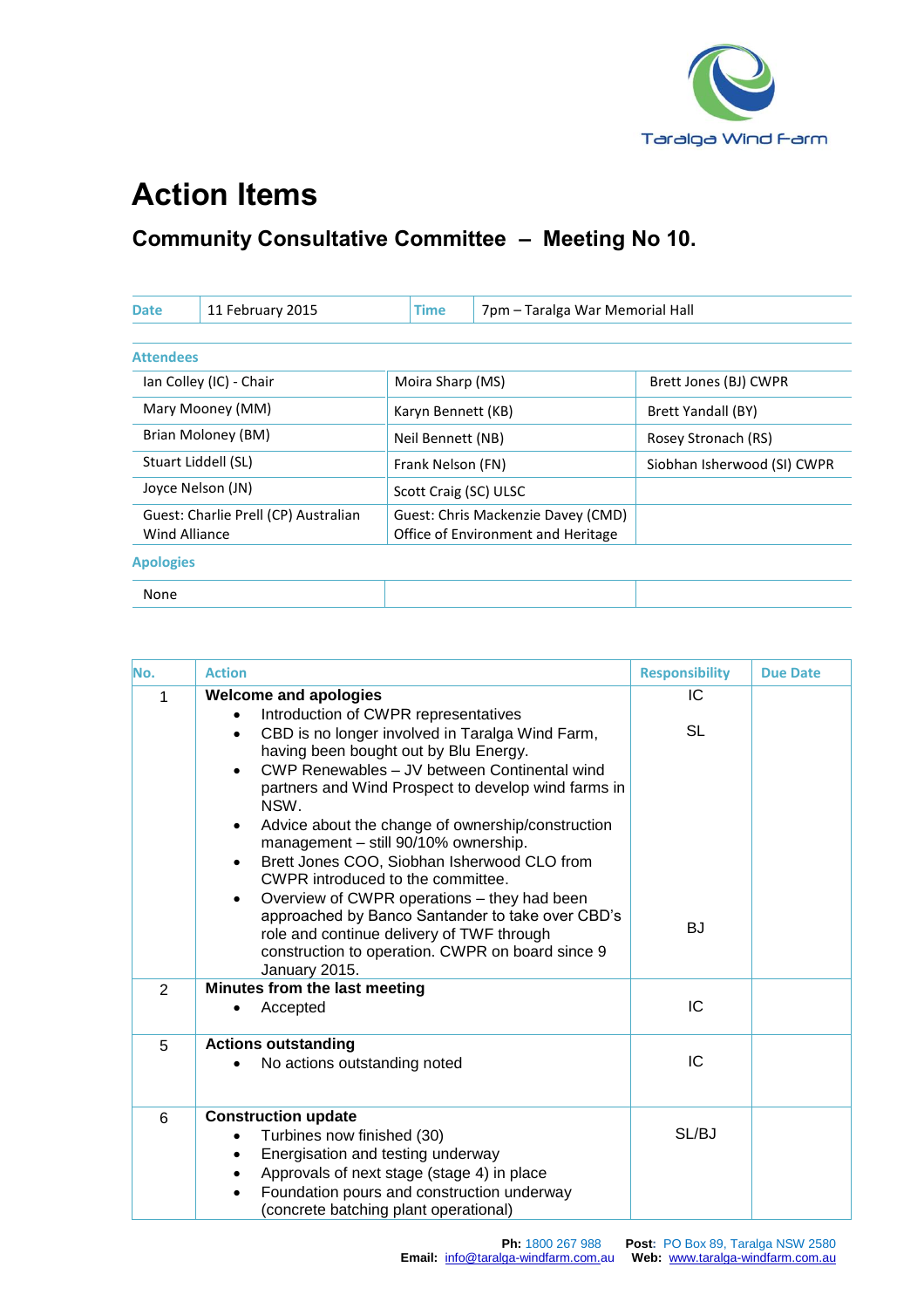|                | One approval pending for last two turbines near the -<br>$\bullet$<br>natural temperate grass area (shown on map) |              |  |
|----------------|-------------------------------------------------------------------------------------------------------------------|--------------|--|
|                | All turbine components now on site - haulage<br>٠                                                                 |              |  |
|                | complete                                                                                                          |              |  |
|                | Some trucks still on the road to deliver raw materials                                                            |              |  |
|                | BY requested what happens with the final road<br>condition. SL explained pre and post construction                |              |  |
|                | survey process.                                                                                                   |              |  |
|                | May - late June 2015 - hopefully all turbines up and                                                              |              |  |
|                | running<br>Commissioning is proceeding very well - BJ                                                             |              |  |
|                | indicated the CWPR consider the project is of a very                                                              |              |  |
|                | high standard                                                                                                     |              |  |
|                | BY - at completion - how much power is generated?                                                                 |              |  |
|                | - BJ indicated 300gw hours per year - equivalent to<br>powering approx. 40,000 homes                              |              |  |
|                |                                                                                                                   |              |  |
| $\overline{7}$ | <b>General business</b>                                                                                           |              |  |
|                | TV reception issues - BJ indicated that CWPR had<br>$\bullet$<br>reviewed the issue at commencement of their      |              |  |
|                | involvement.                                                                                                      |              |  |
|                | Investigation is continuing to follow up preliminary<br>$\bullet$                                                 |              |  |
|                | investigations (pre-construction) and a re-transmitter<br>is still on the agenda - subject to technical           |              |  |
|                | assessment, to provide the best outcome for the                                                                   |              |  |
|                | whole community.                                                                                                  |              |  |
|                | In parallel – CWPR is continuing rolling out the<br>٠<br>installation of VAST systems that started in late        |              |  |
|                | December. Approximately 150 applications had been                                                                 |              |  |
|                | received and 80 installations completed to date.                                                                  |              |  |
|                | Priority installation was for elderly, disabled or locals<br>٠                                                    |              |  |
|                | who had previously provided details.<br>NB - why only one set top box per property? Most<br>$\bullet$             |              |  |
|                | houses have more than on TV. BJ - The initial goal                                                                |              |  |
|                | was to get one TV in every house working                                                                          |              |  |
|                | immediately, while recognising that some homes<br>have multiple TVs, one service was the first priority.          |              |  |
|                | Next step is to find and provide a longer term solution<br>٠                                                      |              |  |
|                | which could be provision of a repeater station to                                                                 | <b>BJ/SI</b> |  |
|                | provide signal across the board for everyone - the<br>validity and timing of this option is still in discussion   |              |  |
|                | KB noted that information circulated to date stating<br>$\bullet$                                                 |              |  |
|                | the Wind Farm was not responsible for the signal                                                                  |              |  |
|                | deterioration had upset the local community. BJ<br>acknowledged this and agreed better communication              | SI           |  |
|                | would be forthcoming moving forward.                                                                              |              |  |
|                | BJ -If there is a significant time delay while the longer                                                         |              |  |
|                | term option is determined - additional set top boxes                                                              |              |  |
|                | may be provided.<br>NB – why wasn't the re-transmitter settled and sorted                                         |              |  |
|                | before now? BJ – a re-transmitter was included in the                                                             |              |  |
|                | DA and conditions of consent and probably should                                                                  |              |  |
|                | have been better investigated 12 months ago<br>NB - Suggest a media release to immediately explain<br>$\bullet$   |              |  |
|                | the situation $-$ but the best suggestion is to stop the                                                          | SI           |  |
|                | wind farm till the issue is sorted because of the local                                                           |              |  |
|                | backlash against one set top box per property.<br>SI confirmed the media had been and will continue to            |              |  |
|                | be advised of progress.                                                                                           |              |  |
|                | BY - what is the delay with deciding on the tower?                                                                |              |  |
|                | BJ - no issue as such - it's being investigated at a                                                              |              |  |
|                | technical level - a tower may not be the best ultimate<br>solution. A decision will be communicated to the local  |              |  |
|                |                                                                                                                   |              |  |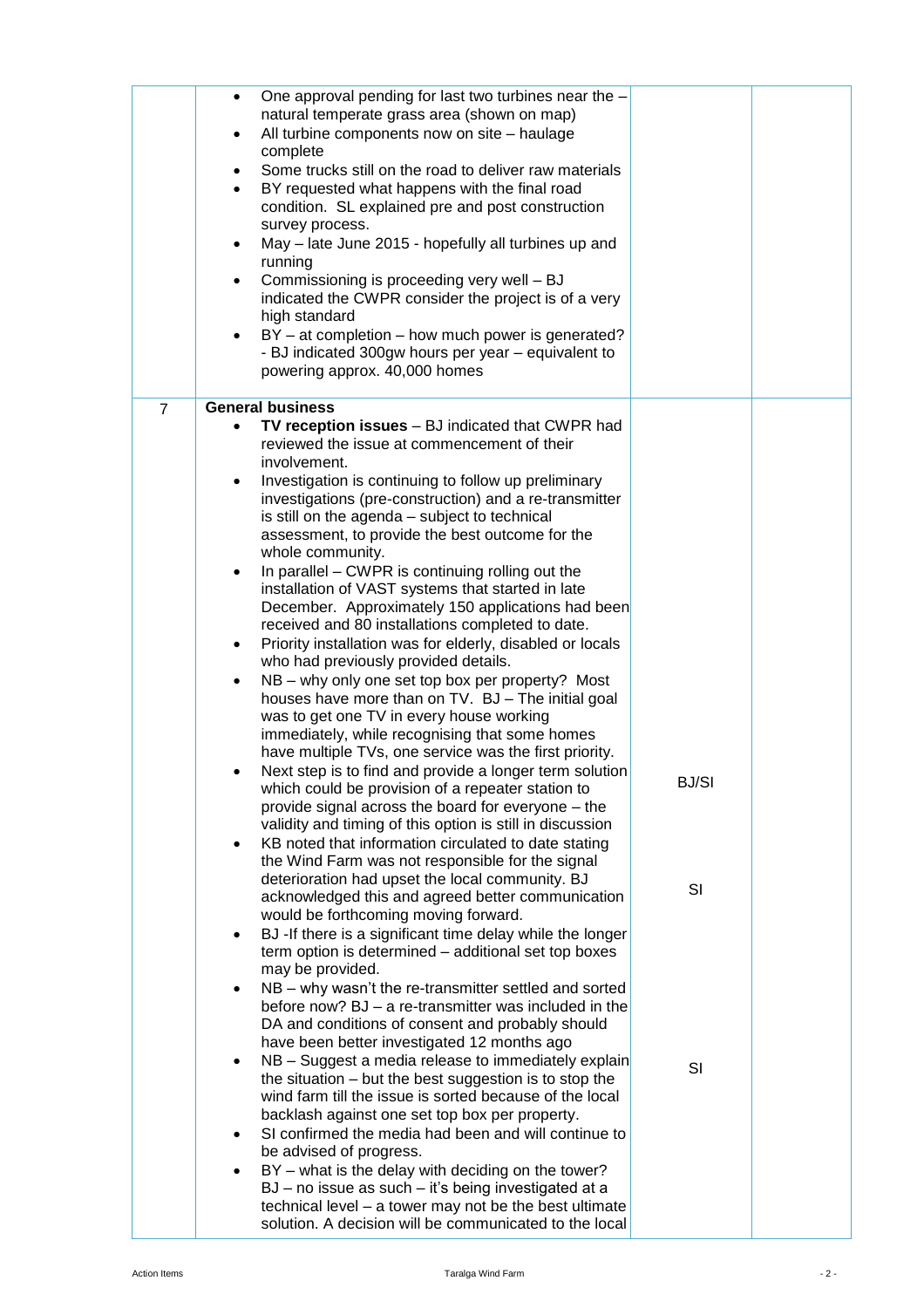|    | community and ultimately the TV reception will be<br>improved to benefit the whole community.<br>BM - the EIS stated that the TV reception would be<br>better following construction of the wind farm, the<br>community needs assurance that this will still be the<br>case.<br>Taralga Progress Association has suggested a<br>combined effort to provide improved TV and mobile<br>phone/telecommunications services. SL - the letter<br>arrived today and the suggestion is being considered.<br>BM - what will be the source for the signal?<br>Wollongong, Orange or Canberra? BJ - Not known<br>at this time<br>$KB - if$ the re-transmitter isn't a final solution $-$ what's<br>the alternative? BJ - working through all the issues<br>including installation and maintenance of VAST<br>systems. The changeover from analogue to digital<br>and restack of frequencies had occurred in the past<br>12 months, so current investigations had to reflect | <b>BJ/SL</b>                                                      |  |
|----|------------------------------------------------------------------------------------------------------------------------------------------------------------------------------------------------------------------------------------------------------------------------------------------------------------------------------------------------------------------------------------------------------------------------------------------------------------------------------------------------------------------------------------------------------------------------------------------------------------------------------------------------------------------------------------------------------------------------------------------------------------------------------------------------------------------------------------------------------------------------------------------------------------------------------------------------------------------|-------------------------------------------------------------------|--|
|    | this.<br>BM - noted that analogue to digital changeover<br>٠<br>hasn't helped the TV reception issue.<br>BY - can a land-line cable be run across from east to<br>٠<br>BJ - something further to investigate.<br>west?<br>BY – what guarantee is there that a long term<br>solution will be delivered and maintained? SL/BJ -<br>There is a 10 year operational contract and TWF<br>cannot walk away from their obligations.<br>NB - presented a petition signed by people<br>٠<br>requesting additional set-top boxes.<br>Chris MD - Office of Environment and Heritage - is it<br>possible to provide a solution to the issue before the<br>turbines go up? BJ - not with any certainty from a<br>technical point, but there should be some indication<br>and something under consideration.                                                                                                                                                                   | <b>BJ</b><br><b>BJ/SI</b> noted<br>petition and<br>accepted.      |  |
| 8  | <b>Community enhancement fund.</b><br>The amount of the fund - DA condition<br>retrospectively indicated as \$2,500 per turbine/per<br>annum.<br>Charlie Prell - ex ULSC - explained the<br>establishment of the CEF for Cullerin Range - and<br>advised that TWF's donation to any fund had not<br>been mandated in the approval, but had been<br>negotiated with Council.<br>CEF – not for the cost of the re-transmitter tower<br>BM - Council's wind farm policy developed as there<br>$\bullet$<br>was no policy - Committee appreciates that that TWF<br>is making the contribution to the CEF as well as<br>providing for the upgrade of Taralga Road.                                                                                                                                                                                                                                                                                                    | <b>CP</b><br>Note<br>Note                                         |  |
| 9. | <b>Further General Business:</b><br><b>Open day</b> – suggestions welcome from the $CCC - BJ$<br>indicated that the Boco Rock open day over 1000 attended.<br>Perhaps combine with a fund raising event?<br>$BY - Will$ there be a viewing platform? $SL -$ would have to<br>discuss with council - to be advised.<br>NB - Speaking as Glenn Hall's representative, tabled a letter<br>regarding with transmission line construction - SL advised<br>the contractor has returned to discuss with the landowner -<br>grievances will be addressed by TWF.                                                                                                                                                                                                                                                                                                                                                                                                         | <b>Note</b><br>SL<br>SL/BJ accepted<br>the letter<br>SL to action |  |